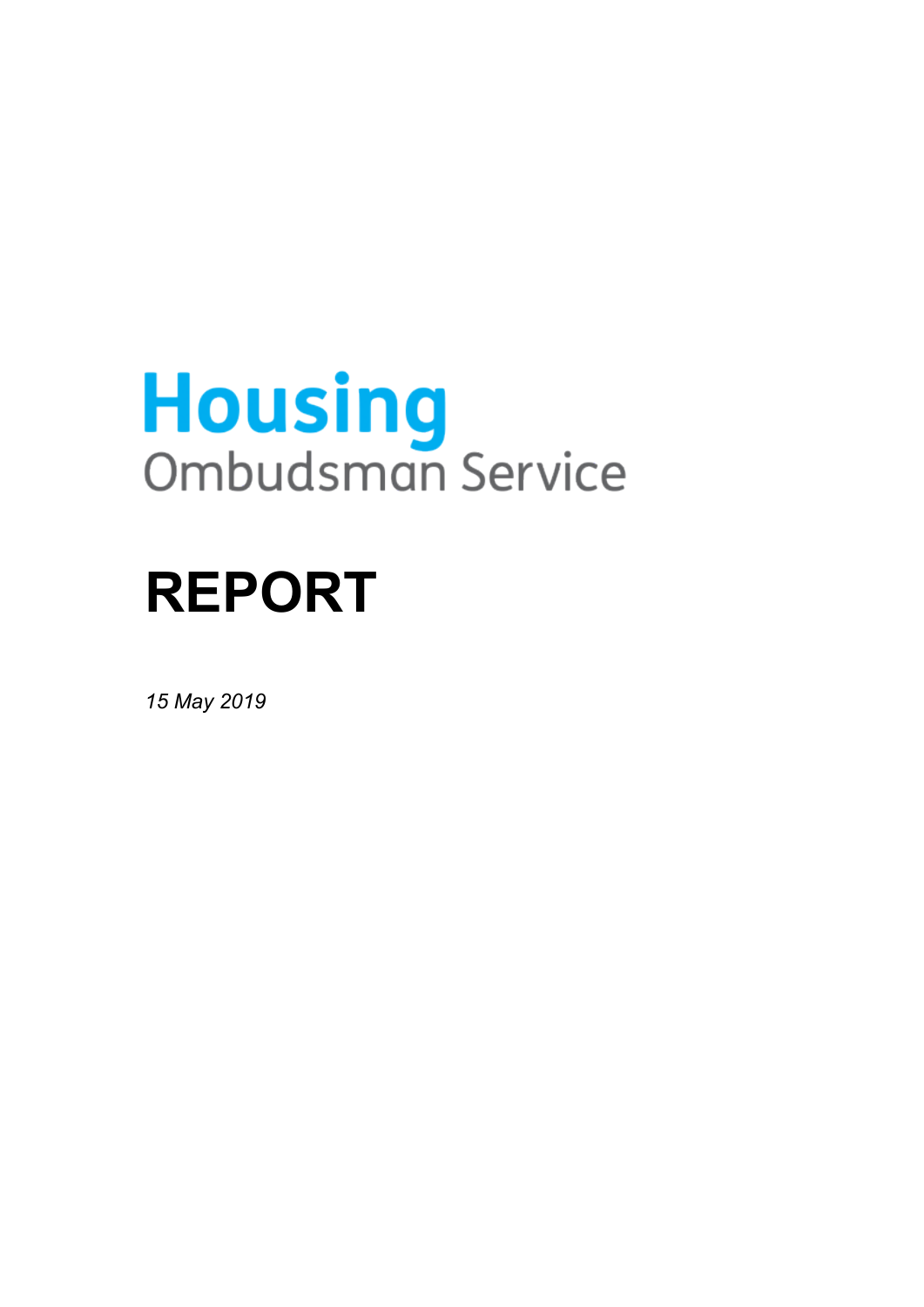#### **Our approach**

*What we can and cannot consider is called the Ombudsman's jurisdiction and is governed by the Housing Ombudsman Scheme. The Ombudsman must determine whether a complaint comes within their jurisdiction. The Ombudsman seeks to resolve disputes wherever possible but cannot investigate complaints that fall outside of this.* 

 *carefully consider all the evidence provided by the parties and the circumstances of In deciding whether a complaint falls within their jurisdiction, the Ombudsman will the case.* 

#### **The complaint**

 The complainant has complained about how the landlord dealt with repairs to the extractor fan in his bathroom.

#### **Determination (jurisdictional decision)**

When a complaint is brought to the Ombudsman, we must consider all the circumstances of the case as there are sometimes reasons why a complaint will not be investigated.

After carefully considering all the evidence, I have determined that the complaint, as set out above, is not within the Ombudsman's jurisdiction.

#### **Summary of events**

 repairs to the extractor fan in the bathroom. The complaint was responded to at Stage One and Two by the landlord, before the complainant requested that the The complainant made a complaint to the landlord about the delay in carrying out matter be reviewed at Stage Three of the complaint procedure on 2 January 2019 as the repairs remained outstanding.

The landlord provided a response on 28 January 2019. It explained that the extractor fan in the adjacent block of flats had now been repaired which serviced the complainant's property, and appointments had subsequently been arranged to test the fan. The response stated that access was not provided to test the fan by the complainant. The complainant disputes that the appointments were made in advance and that he did not facilitate access.

As the complainant was dissatisfied with the landlord's final response he referred the matter to this Service to consider formally and we wrote to the parties on 2 April 2019 confirming that the complaint would now await investigation by us.

 The landlord wrote to this Service on 4 April 2019 and provided a copy of a legal disrepair counter claim filed by a law centre in relation to possession proceedings dated 8 March 2019.